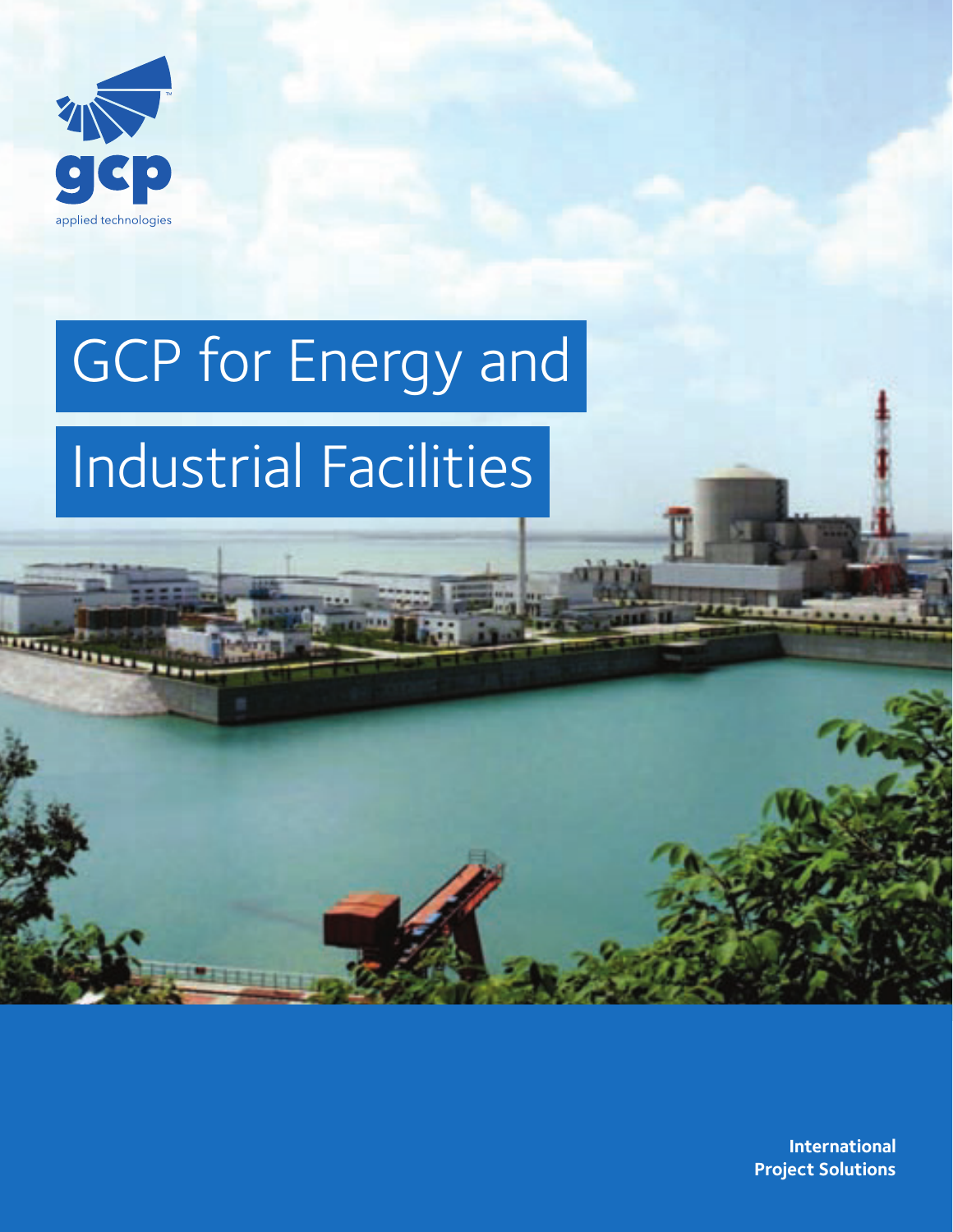## GCP products have been used on energy and industrial facilities around the world for almost half a century.

#### **EMEAI**

| Ajman Desalination Plant                   | Ajman, UAE                   |
|--------------------------------------------|------------------------------|
| Al Awir Power Station                      | Dubai, UAE                   |
| Al Khaleej Ceramics Factory                | Dubai, UAE                   |
| <b>Aromatics Plant</b>                     | Yanbu, Saudi<br>Arabia       |
| Asab Gas Injection Plant                   | Asab, UAE                    |
| Barka Desalination & Power Plant           | Barka, Oman                  |
| Ceramic Sanitary Ware Factory              | Sohar, Oman                  |
| Crude Oil Tanks                            | Halul Island, Qatar          |
| Dhofar Vegetable Oil and Derivatives Plant | Muscat, Oman                 |
| Dubal Condor Project                       | Dubai, UAE                   |
| Dukhan Fire Training Ground                | Dukhan, Qatar                |
| Dukhan Flare Upgrade                       | Dukhan, Qatar                |
| Dukhan Gas Lift                            | Dukhan, Qatar                |
| Dukhan Petroleum Site                      | Dukhan, Qatar                |
| Education City, Central Plants             | Doha, Qatar                  |
| Emal Taweelah smelter                      | Abu Dhabi, UAE               |
| Enren Power Plant                          | Zonguldak, Turkey            |
| Fujairah Power & Desalination Plant        | Fujairah, UAE                |
| <b>Ghalilah Desalination Plant</b>         | Ras Al Khaima,<br><b>UAE</b> |
| Jebel Ali Power & Desalination Plants      | Dubai, UAE                   |
| Kemapco Plant                              | Aqaba, Jordan                |
| Khuff Well Head Treatment Plant            | Dukhan, Qatar                |
| Layyah Power and Desalination Plant*       | Sharjah, UAE                 |
| Lee Breakwater Piperack                    | Ras Laffan, Qatar            |
| Mesaieed Commercial Complex                | Doha, Qatar                  |
| <b>Messaied Refinery</b>                   | Messaied, Qatar              |
| <b>NGL Repairs</b>                         |                              |
|                                            | Doha, Qatar                  |
| Poultry Sheds at Tamrait                   | Tamrait, Oman                |
| Power & Water Station                      | Doha, Qatar                  |
| PTA Plant                                  | Yanbu, Saudi<br>Arabia       |
| Q-Chem Ethylene & Hexane Plants            | Doha, Qatar                  |
| Ras Abu Aboud Distiller                    | Doha, Qatar                  |
| Ras Al Khaima Desalination Plant           | Ras Al Khaima,<br><b>UAE</b> |
| Ras Laffan Common Cooling Water Project    | Doha, Qatar                  |
| Ras Laffan Messaied Sweet Gas Pipeline     | Ras Laffan, Qatar            |
| Ras Laffan Power & Desalination Plant      | Ras Laffan, Qatar            |
| Ras Laffan Utilisation Project             | Doha, Qatar                  |

| <b>EMEAI</b> , continued                   |                                       |
|--------------------------------------------|---------------------------------------|
| Rolling Mill at Celsa Steel Plant          | Ostrowiec<br>Swietokrzyski,<br>Poland |
| Saadiyat Water Tanks                       | Abu Dhabi, UAE                        |
| Safi Warehouse & Plant Upgrade             | Arab Potash,<br>Iordan                |
| Seawater Intake                            | Sohar, Oman                           |
| Sellafield                                 | Cumbria, UK                           |
| Sellafield Nuclear Fuel Reprocessing Plant | Cumbria, UK                           |
| Sewage-Treatment Plant                     | Nowiny, Poland                        |
| Shaka Cement Factory                       | Shaka, Lebanon                        |
| Shuweihat S2 IWPP                          | Abu Dhabi, UAE                        |
| Sizewell B Power Station                   | Essex, UK                             |
| Sohar Feed Mill for Poultry Farms          | Sohar, Oman                           |
| Sohar-Khaboora 132 KV Powerline            | Sohar, Oman                           |
| Taweela "B" Extension Project              | Abu Dhabi, UAE                        |
| Tissue Mill & Converting Factory           | Manama, Bahrain                       |
| UPC New Factory, DIC                       | Dubai, UAE                            |
| <b>Wasit Power Station</b>                 | Sharjah, UAE                          |
| Water Storage Tanks                        | Ajman & Ras Al<br>Khaimah, UAE        |

## **AMERICAS**

| Affiliated Foods Distribution Center | Kenosha, WI                |
|--------------------------------------|----------------------------|
| Allegheny Technologies Pit           | North Skill Valley,<br>UT  |
| Amgen Facility Expansion             | Carolina, PR               |
| ATK 2nd Project                      | Cumberland, MA             |
| Avon                                 | Cabreuva, Brazil           |
| Backes and Hughs                     | Macaé, Brazil              |
| Barbados Light & Power Plant         | <b>Barbados</b>            |
| <b>Braidwood</b>                     | Braidwood, IL              |
| CF7inc                               | Valleyfield, QC,<br>Canada |
| Envirofocus Battery Recycling Plant  | Tampa, FL                  |
| Hanford Nuclear Site                 | Hanford, WA                |
| Hydro Quebec                         | Quebec City, QC,<br>Canada |
| Lilly Caribe                         | Carolina, PR               |
| Parque Guarnambi                     | Bahia, Brazil              |
| River Protection Project - Hanford   | Richland, WA               |
| Roof tile plant                      | Sanderson, FL              |
| Shearon Harris Voegtel               | Charlotte, NC              |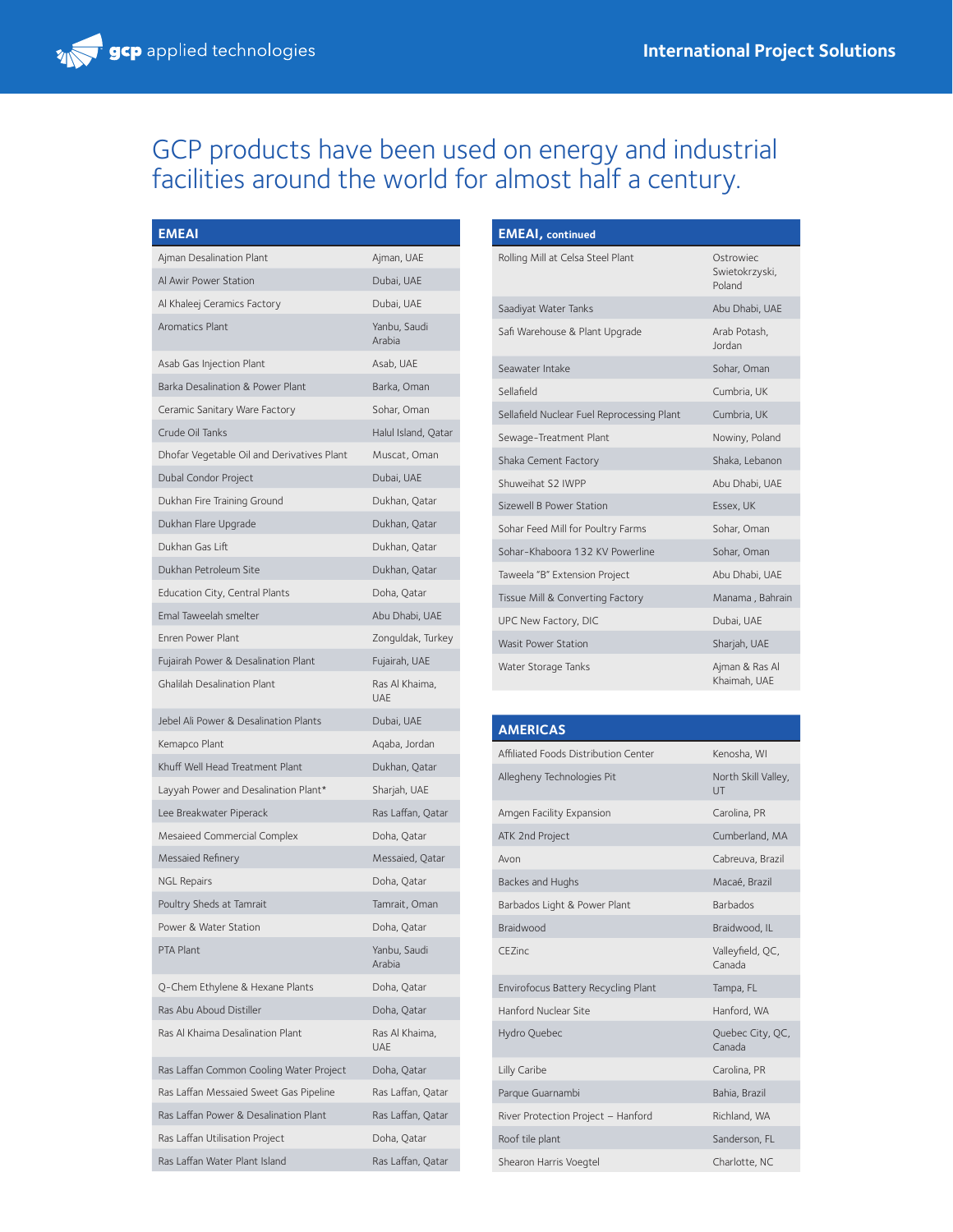| Bay City, TX   |
|----------------|
| Stuart, FL     |
| Anacortes, WA  |
| Charleston, SC |
| Taft, LA       |
| Hanford, WA    |
|                |

| <b>ASIA PACIFIC</b>                   |                         |
|---------------------------------------|-------------------------|
| 3A                                    | Yeochon, S. Korea       |
| 4th Nuclear Station                   | Taipei, Taiwan          |
| Ayer Merbau Petrochemical             | Zurong, Singapore       |
| Corning Plant (Taichung Science Park) | Taichung, Taiwan        |
| Corning Plant 3                       | Taichung, Taiwan        |
| COSTCO Sangkae Branch                 | Seoul, S. Korea         |
| CPC-Tao Yuan Plant                    | Tao Yuan, Taiwan        |
| Daesan LG Chemical                    | Daesan, S. Korea        |
| Daesan Lotte EG Plant                 | Daesan, S. Korea        |
| Daya Bay Nuclear Power Plant          | Guangdong, China        |
| Der An Kong Chi Electronical Plant    | Hsinchu, Taiwan         |
| <b>GS Caltex Facilities</b>           | Yeochon, S. Korea       |
| Haiyang Nuclear Power Plants          | Shandong, China         |
| HMC Huizhou MMA Plant                 | Huzhou, China           |
| Hongyanghe Nuclear Power Plant        | Liaoning, China         |
| Hyundai Petrochemical Plant           | Daesan, S. Korea        |
| Incheon LNG                           | Inchon, S. Korea        |
| Kao Chiao Chemical Plant              | Kaohsiung, Taiwan       |
| Kim Hae Distribution Center           | Kim Hae, S. Korea       |
| Kwang Myung Distribution Center       | KwangMyung, S.<br>Korea |
| LG Chemical Plant                     | Yeochon, S. Korea       |
| Lidong Aromatics Complex              | Quingdow, China         |
| Lotte LPC                             | Daesan, S. Korea        |
| Lotte Ohsan Distribution Center       | Osan, S. Korea          |
| Mobile Refinery Plant                 | Zurong, Singapore       |
| Phamaceutical Plant                   | Singapore               |
| Pulau Ayer Merbau PCS II              | Zurong, Singapore       |
| Samsung BTX                           | Daesan, S. Korea        |
| Sanmen Nuclear Power Plants 1 & 2     | Zhejiang, China         |
| SAP                                   | Yeochon, S. Korea       |
| Senko Incineration Plant              | Singapore               |
| Shin Gori Nuclear Power Plant         | Gori, S. Korea          |
| Shin Wolsung Nuclear Power Plant      | Wolsung, S. Korea       |
| Shinpaju Transformer Substation       | Paju, S. Korea          |

| <b>ASIA PACIFIC, continued</b>           |                         |
|------------------------------------------|-------------------------|
| S-Oil Ulsan                              | Ulsan, S. Korea         |
| SR Extend (PBL)                          | Yeochon, S. Korea       |
| SS TPI                                   | Yeochon, S. Korea       |
| Surveillance Radar Program               | Hsinchu, Taiwan         |
| Taishan Nuclear Power Plant              | Guangdong, China        |
| Tianwan Nuclear Power Plant              | Lian Yun Gang,<br>China |
| Trial Factory for Nuclear Waste Disposal | Yumen, China            |
| TSMC 12 Plant                            | Hsinchu, Taiwan         |
| U.S. Pyungtak Air Base                   | Pyungtak, S.<br>Korea   |
| Uljin Nuclear Power Plant                | Uljin, S. Korea         |
| Wolsung Nuclear Power Plant              | Wolsung, S. Korea       |
| Youngkwang Nuclear Power Plant           | Yongkwang, S.<br>Korea  |
| Yuan Her Electronical Plant              | Taipei, Taiwan          |

*"The machine does not isolate man from the great problems of nature, but plunges him more deeply into them."*

– Antoine de Saint-Exupéry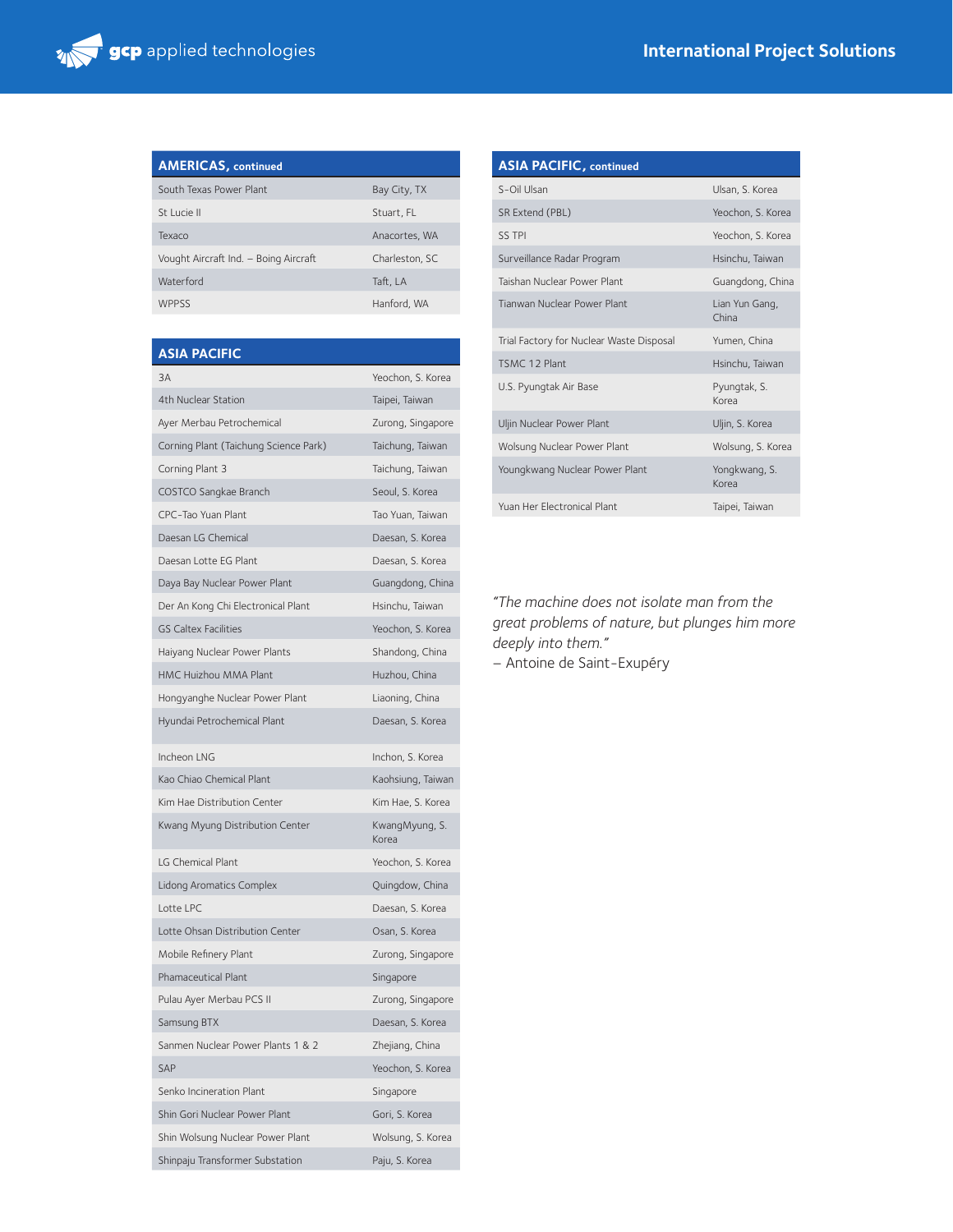

### GCP Capabilities

Heavy industrial facilities and energy plants require substantial capital investment in process equipment, design and construction. It is critical for owners of such structures that the entire building performs to highest standards to ensure the return on their capital investment, the long-term service life of their industrial complex and the safety of their workers. Additionally, owners require the best protection from contaminants, either in the external environment or as part of the industrial process.

GCP provides a range of systems to protect energy and industrial facilities, regardless of their location around the globe – even in remote and hostile environments. These solutions help prevent interruptions to production associated with costly and prolonged maintenance. From substructure concrete protection, through structural concrete mixes, to above grade steel fire protection, GCP has solutions to protect these facilities from the most damaging effects of the elements and industrial processes.

Working on projects across borders and continents has become a common and necessary practice in today's environment. GCP has a global team committed to ensure international projects run smoothly and get the full support and coordination from concept design through construction and close out. Our broad technology portfolio and expertise help to bridge differences in construction practices, regulatory requirements, and cultures while enhancing the durability and longevity of your designs.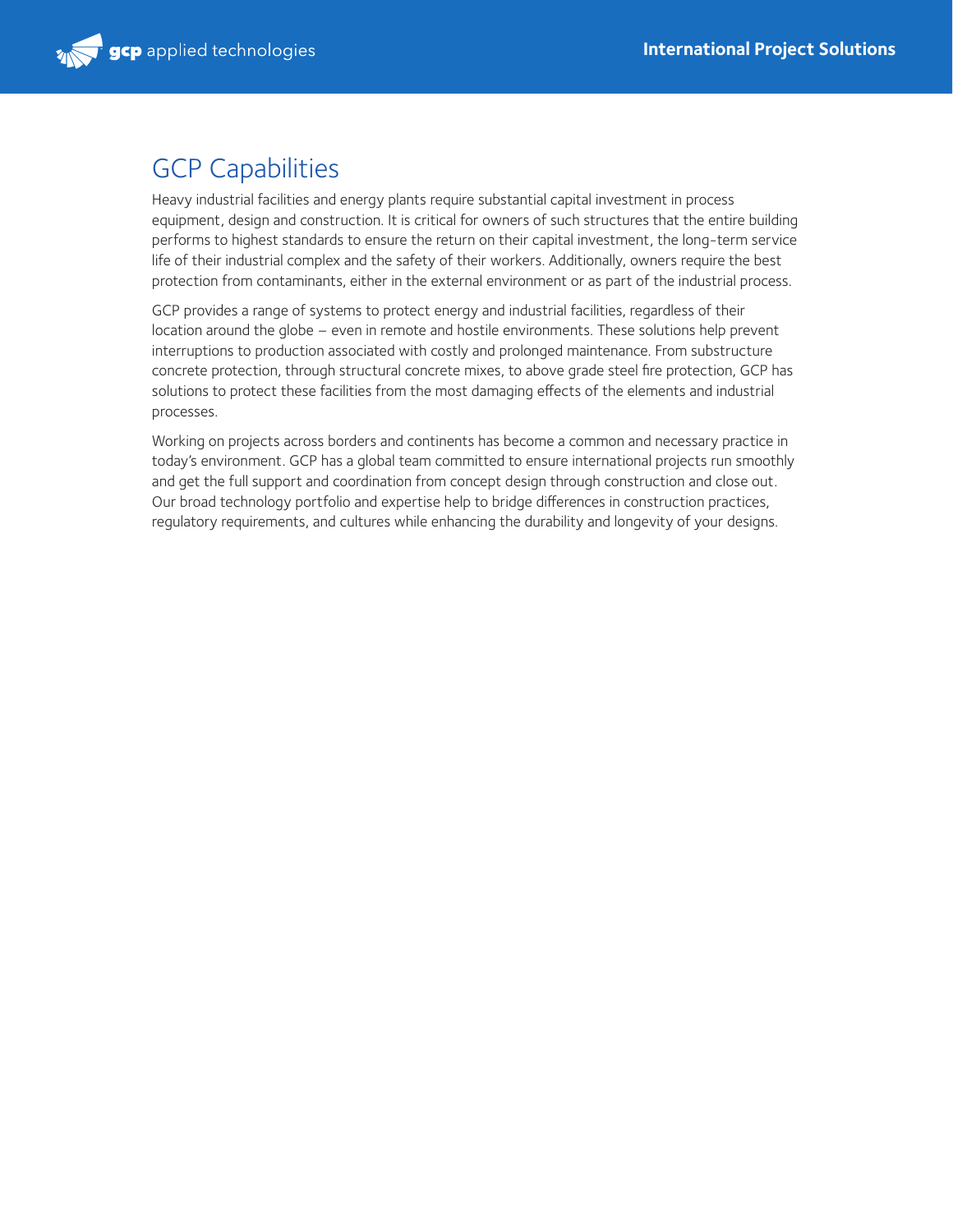



















1 Emal Taweelah smelter | Abu Dhabi, UAE 2 CEZinc | Valleyfield, QC, Canada 3 Mesaieed Commercial Complex | Doha, Qatar



4 Sizewell B Power Station | Essex, UK 5 Jebel Ali Power & Desalination Plant | Dubai, UAE 6 Sellafield Nuclear Fuel Reprocessing

Plant | Cumbria, UK



7 Vought Aircraft Ind. – Boing Aircraft | Charleston, SC, USA

8 Hyundai Petrochemical Plant | Daesan, S. Korea

9 Daya Bay Nuclear Power Plant | Guangdong, China



10 Barbados Light & Power Plant | Barbados 11 Braidwood | Braidwood, IL, USA 12 GS Caltex Facilities | Yeochon, S. Korea

## GCP Brands are Globally Recognized

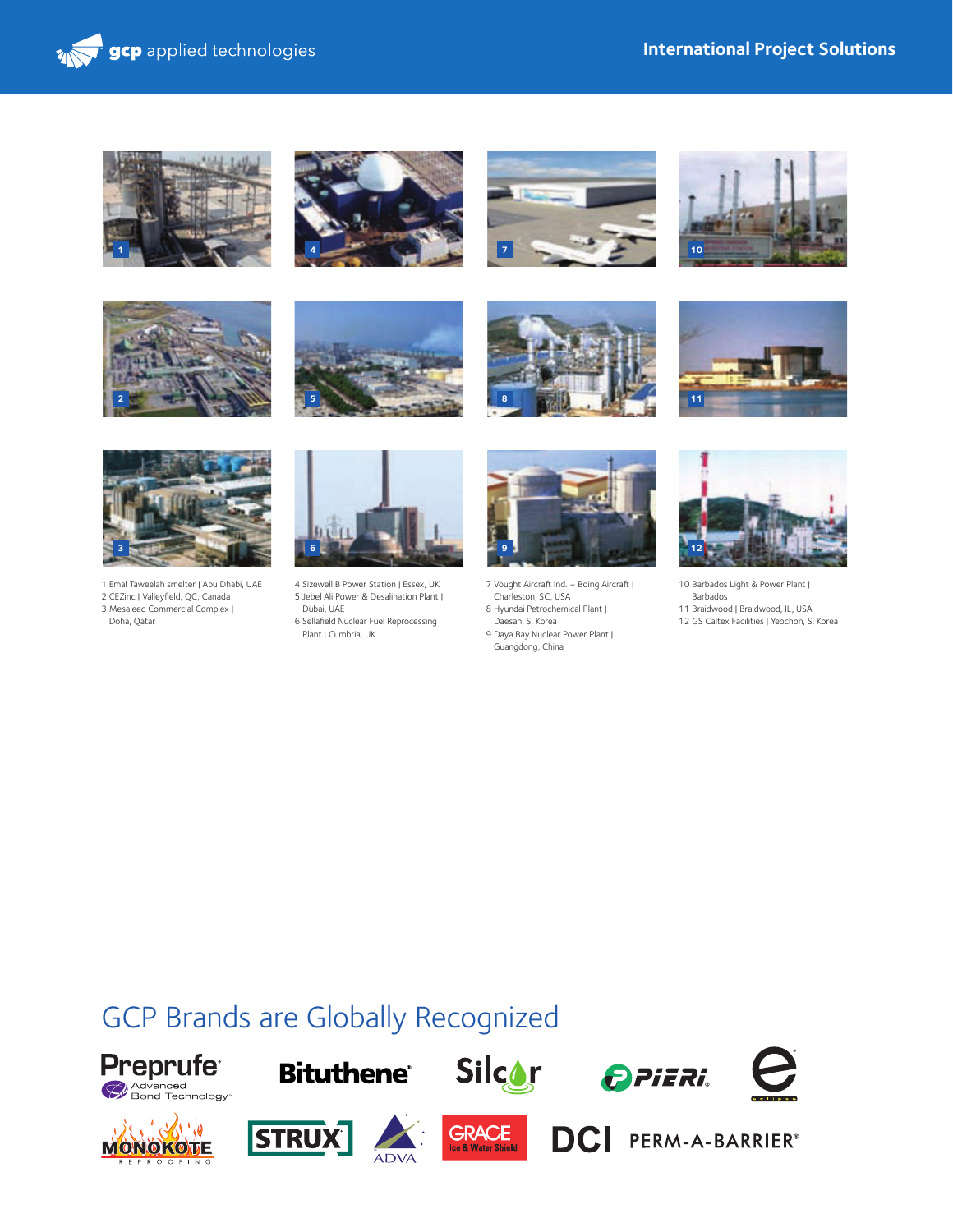## Application Areas

#### **Substructure:**

Essential processes of modern power plants and industrial facilities require dry environments to ensure continued operations and safety. GCP Applied Technologies's fully-adhered waterproofing membranes provide maximum protection against water pressure, ground settlement and contaminants (such as chlorides, sulfates, radon, methane, etc.) and are used globally to protect the most critical of structures, including nuclear plants.

#### **Structural Concrete:**

GCP offers a wide variety of admixtures and fibers to meet design and construction requirements. Cracking in slab-on-ground and composite steel decks are mitigated through the use of synthetic macro fibers and shrinkage reducing admixtures. Retarders and accelerators are employed routinely to accommodate temperature extremes. The use of high-range water-reducers allows construction of heavily reinforced members, such as, turbine supports and mat foundations.

#### **Structural Steel Fire Protection:**

GCP's light weight petrochemical cementitious spray-applied fireproofing has been a global standard for almost half a century in the protection of structural steel from the effects of fire. GCP's passive fireproofing products have been tested according to all major national and international fire standards (including 4 hours UL 1709 / BS 476: Part 20 Appendix D hydrocarbon fire rating; 4 hours UL 263 / ASTM E-119 / ISO 834 fire rating); they are UL approved for exterior use without a topcoat. Their superior physical characteristics (including high bond and compressive strengths, hardness, abrasion, blast and corrosion resistance) coupled with their high yield and thickness per coat make them an excellent choice even for the most severe applications and tight schedules.

#### **Sloped Roof:**

GCP Applied Technologies roofing underlayments have been used globally under most demanding conditions, including complex roof designs, under variety of roof coverings and in diverse and extreme climates. While water can often pass the roof cladding, it cannot get past the GCP fully-bonded underlayment. GCP membranes protect against leaks, caused by wind driven rain, snow and ice melts, maintaining a dry working environment and extending the life of the structure.

#### **Containment and Bunds:**

GCP can provide guidance on how to improve the performance of containment structures and bunds. Safe storage of liquids (sometimes hazardous) and the concrete performance under thermal and shrinkage regimes is crucial. Combined with water retaining design codes, GCP's shrinkage reducing admixtures and macro fibers help provide enhanced crack control and our hydrophilic waterbar and multiinjection hose systems protect the joints.

#### **Jetties and Wharves:**

Quay walls, jetties and wharves are exposed to the harsh spray and tidal zones. At these areas chlorides penetrate the cover concrete to attack the steel reinforcement. GCP's corrosion inhibiting admixtures have a long track record for over 30 years protecting these marine facilities, ensuring uninterrupted operations.